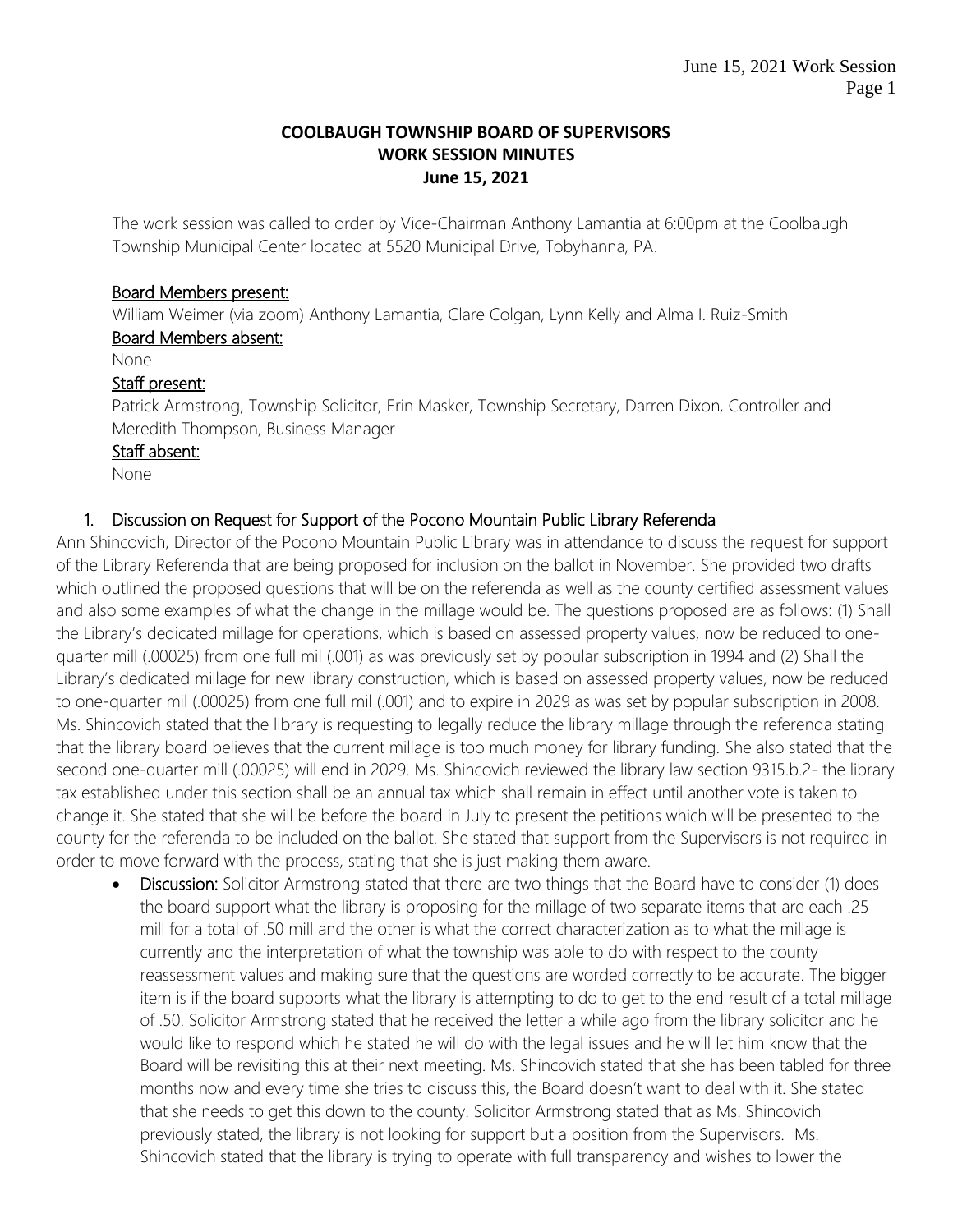millage for library funding. Discussion ensued on the operational expenses and debt service that is currently being funded by the millage. Ms. Shincovich stated that we need to get this locked down with a firm number for funding to eliminate politics and personal feelings affecting the future funding for the library. Ms. Ruiz-Smith stated that not all constituents benefit from the library and the services that are provided, stating that all taxpayers will be impacted financially, stating that to many families the money being paid could be money to pay a bill or provide a meal to their family. Solicitor Armstrong stated that he will communicate with Attorney Amori to determine the correct millage and to discuss the interpretation. Mr. Lamantia stated that the library doesn't need the Board of Supervisors support and stated that he would like to wait until Solicitor Armstrong advises on the conversation outcome. Ms. Shincovich stated that the only people that can determine the future moving forward are the voters. Mr. Weimer asked what the difference is between .19 mills and .25 mills being advised by Ms. Shincovich that it is approximately \$80,000.00. Ms. Shincovich stated that the library operates with a deficit of \$60- \$120,000.00 a year. Solicitor Armstrong stated that he believes that the county will call out the same issues that he is questioning. Mr. Weimer asked what if the referenda on the ballot fails, will the amount go back to the .19 being advised by Solicitor Armstrong that would be his position that it would remain as it is currently. Ms. Shincovich stated that some of the library board believes that we should sue the township for our one mill, stating that she does not want that to happen and wants to work together to make this right. Discussion ensued regarding the budget and reports that must be provided to outside agencies and the need for the millage to be determined so that they are able to budget each year without any questions. M. Shincovich stated that if anyone has any questions, please feel free to reach out to her. Ms. Ruiz-Smith stated that her obligation is to the budget and spending of the taxpayers, not all of them use the library stating that many people are on a fixed income. Ms. Shincovich stated that most of the upgrades to the library were paid for by grants that were obtained, and there are many businesses, groups and organizations that use our library for meetings as well as holding elections twice a year. Mr. Lamantia thanked Ms. Shincovich stating the Board will take it under consideration.

## 2. Discussion on Township Recycling Center Fees

Ms. Kelly stated that the concept of charging for a single axle trailer, which would have boon free before and is now costing \$20.00. She stated that it should be free for residents as it was before. Mr. Weimer stated that he asked DPW to come up with a feasible fee schedule in order to offset the costs of the beast as he believes that we will be inundated with brush now that the center is open. He stated that the issue is with the contractors that are Coolbaugh Township residents that are bringing in brush which they are bringing in from their business which may abuse the service that we are providing, stating he is unsure how to control this issue.

Discussion: H. Smith asked how much contractors are being charged, stating that now he will be required to pay for his single axle trailer up until tonight when there are two tractor trailers that are hauling the material to Lackawanna County that we are paying to process and we are giving it away. He stated that the residents should not be made to pay if we can give material away to contractors that we are paying for. Mr. Weimer stated that it is correct that there are tractor trailers taking material out of the yard, stating that we are nearing violation with DEP due to all the material that is at our yard which will lead to fines. So we need to get rid of it. D. Pope stated that we will get rid of it. Mr. Weimer stated that he doesn't care if we charge the residents or not, stating he is just worried about the residents that are contractors that abuse the system. This item will be discussed on the meeting agenda. Mr. Weimer asked for clarification on what we are looking to remove fees for, being advised by Ms. Kelly that there are three trailers that she would like to remove the fees for. Mr. Weimer stated instead of picking and choosing we should be all or nothing. Ms. Ruiz-Smith stated that our responsibility to our employees is first and foremost and she doesn't want to put DPW in the position to have to determine the size of the vehicle,